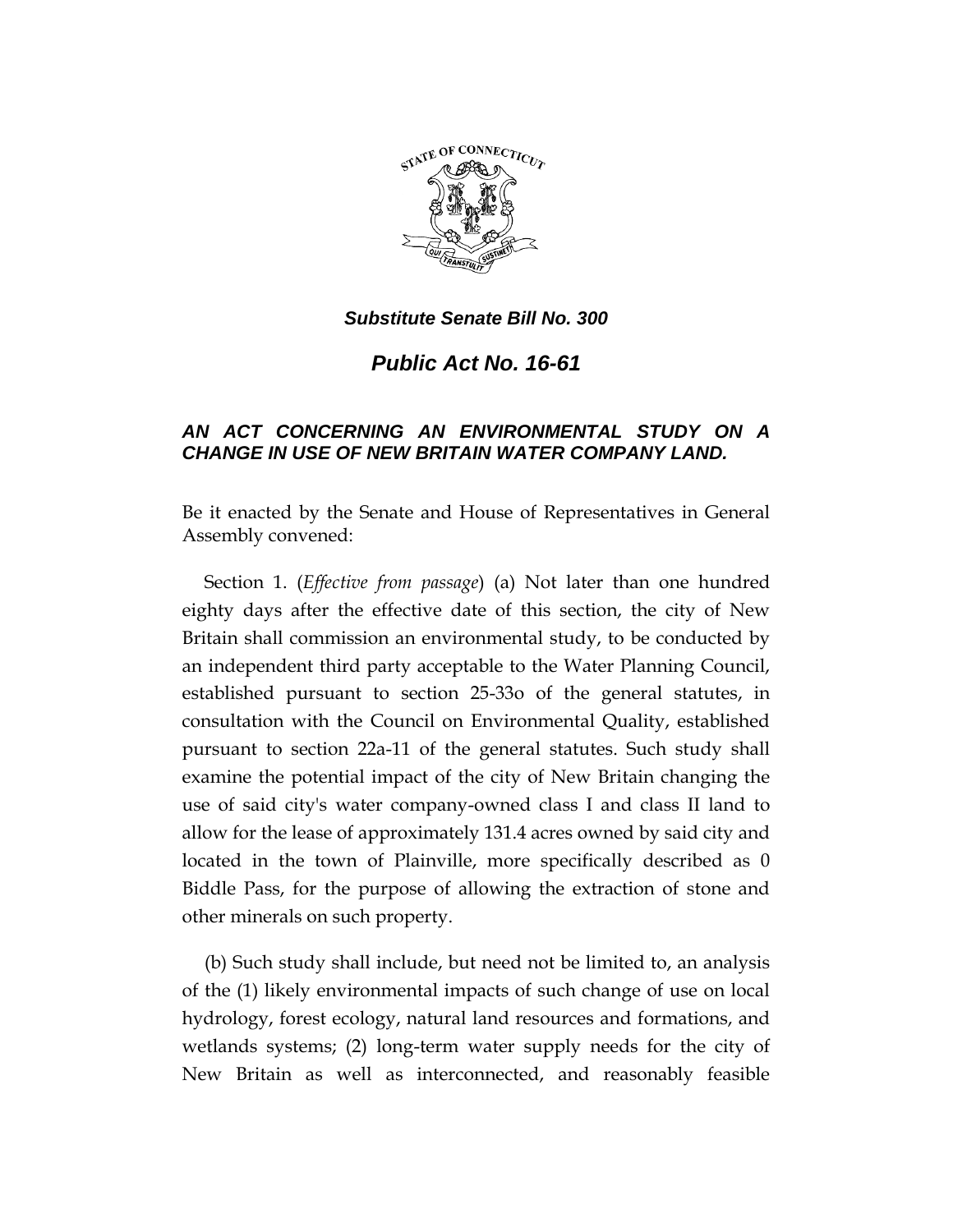## *Substitute Senate Bill No. 300*

interconnected, water companies in the general geographic region surrounding the areas supplied by the city of New Britain's water reservoir system; (3) likely safe yield increase to the city of New Britain's water reservoir system that could be supplied by such change of use; (4) impact on raw reservoir water quality that is likely to occur from such change of use; (5) procedures and steps that are available to minimize environmental impacts from such change of use; and (6) permits required for such change of use. At the conclusion of such study, the independent third party that conducted the environmental study shall submit a written report on the results of such study to the Water Planning Council, the Council on Environmental Quality and the city of New Britain's conservation commission.

(c) Not later than ninety days after receipt of the report on the environmental study, the Water Planning Council and the Council on Environmental Quality shall review such report to determine the potential impact on the environment and the purity and adequacy of the existing and future public water supply and to provide guidance to the New Britain Water Department concerning the suitability of the best management practices identified in such report for the protection of the environment, public water supply and public health and make written comments concerning such review. Said councils shall submit their written comments to the city of New Britain.

(d) Not later than fifteen days after receipt of said councils' comments on the report of the environmental study, the city of New Britain shall post such report and said councils' comments on said city's Internet web site. The city of New Britain shall hold a public hearing within the city of New Britain not later than thirty days after receipt of said councils' comments on such report and shall publish notice concerning such report and public hearing in a newspaper of general circulation in the city of New Britain. Such notice shall include: (1) Directions on how members of the public may obtain a copy of